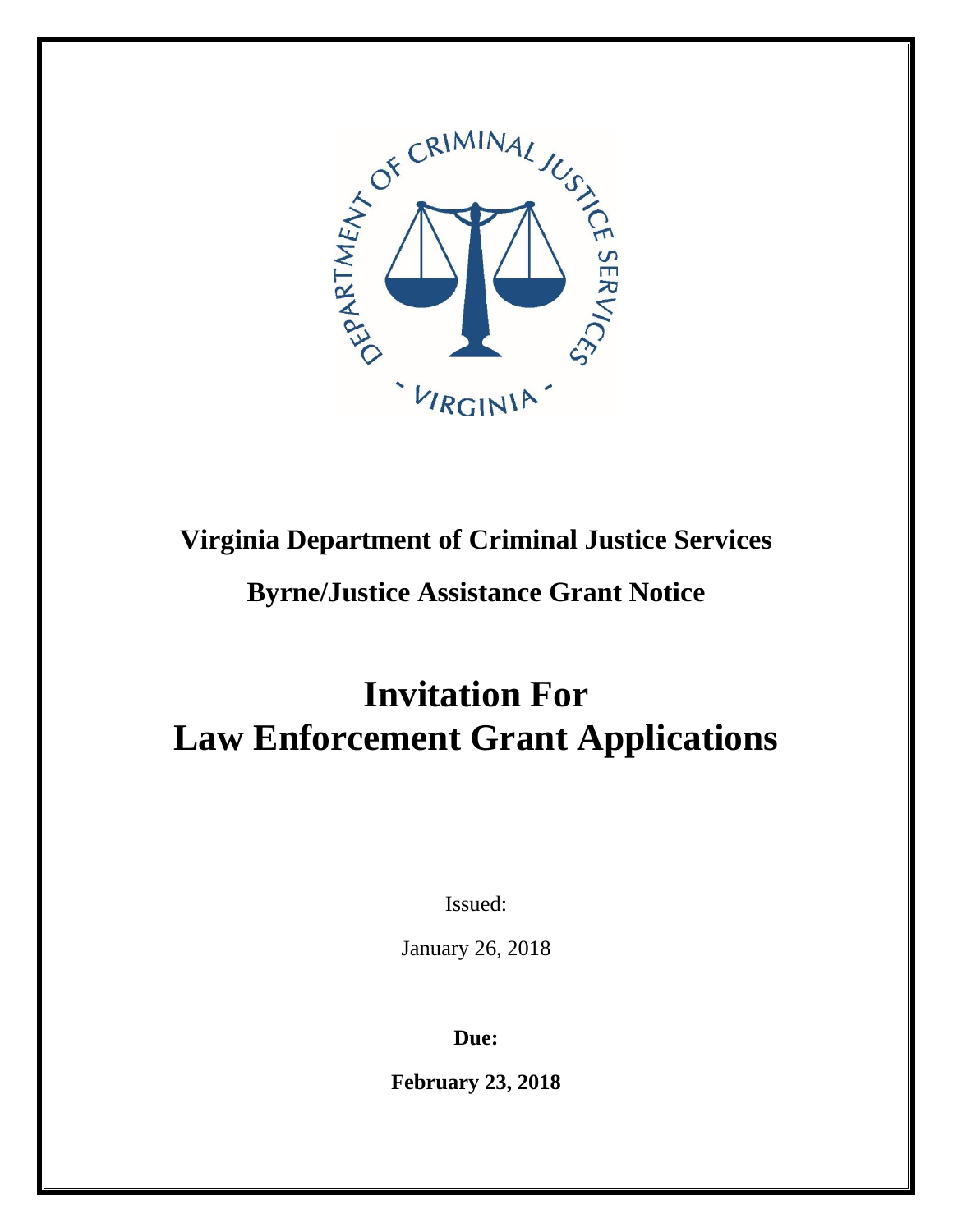# **I. Grant Solicitation Overview**

The Virginia Department of Criminal Justice Services (DCJS) is making federal funds available for program, training and equipment grants to improve the functioning of local, state and campus law enforcement agencies. Localities, state agencies, regional criminal justice training academies and  $501(c)(3)$  non-profit law enforcement associations are eligible to apply.

**Grants funded under this solicitation are one-time, six-month duration grants with no matching funds required. All grant funds must be spent by September 30, 2018. These grants cannot be extended and will not be eligible for continuation.** This is a competitive solicitation, where each applicant will be competing against other grant applicants in the respective grant initiative categories. Each submitted grant will be rated on the quality of the application and adherence to the grant submission guidelines.

The funding categories include:

- 1. Law Enforcement Equipment
- 2. Law Enforcement Training
- 3. Law Enforcement Staff
- 4. Community Safety and Security
- Grant applications are due to DCJS by email as a single PDF file on or before February23, 2018. Applications submitted after that date will not be considered.
- Applicants may apply for multiple grants but can only submit one grant application per funding category.
- Applicants submitting multiple applications must prioritize them.

# **II. Categories Eligible for Funding**

# 1. **Law Equipment and Technology**

# **General Law Enforcement Equipment (\$10,000 to \$50,000)**

Due to budget constraints faced by localities throughout the Commonwealth, many law enforcement agencies lack the resources to purchase the equipment necessary to confront their ever-changing needs. Projects funded through this category would support the purchase of law enforcement related equipment that improves or enhances the delivery of daily law enforcement services to the community and/or ensures the safety of citizens and officers. Projects should seek to provide, upgrade and/or update equipment that would assist in increasing capacity and efficiency within the agency. Proposals for projects that address the issues surrounding civil unrest preparedness and safety, may receive funding priority. Other possible projects funded in this category could include, but are not limited to mobile data terminals (MDT's), less lethal force, body worn cameras, or other equipment.

Proposals for regional or multi-jurisdiction projects will be considered in this category, provided that one locality serves as the applicant. Applications for these projects must include written consent to participate from the executive/administrative officer for each affected locality.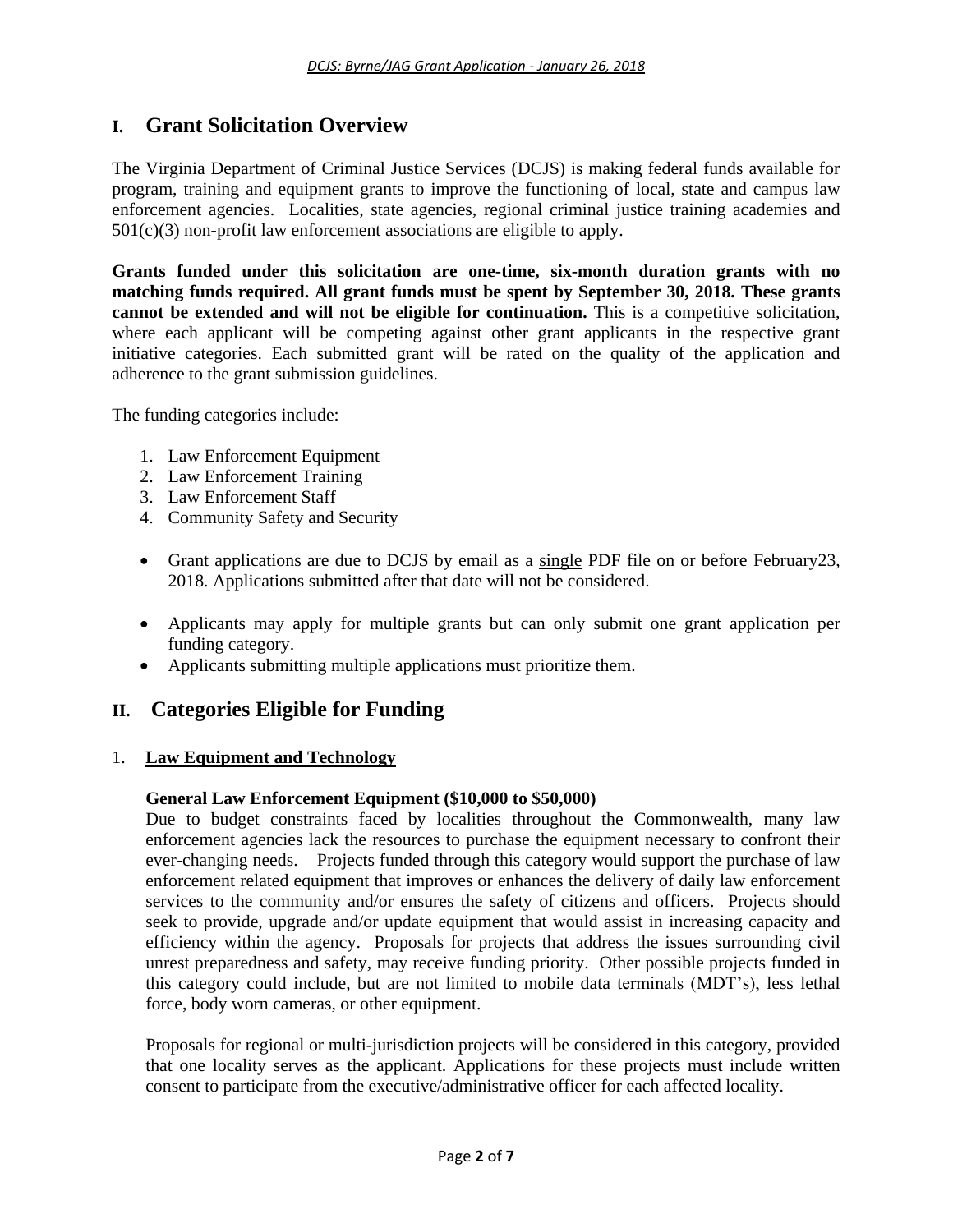# **Crime Analysis Technology and Equipment (\$10,000 to \$50,000)**

The effective response to crime and disorder problems by law enforcement relies on the collection, analysis and distribution of actionable information. Grant applications may be submitted to fund information-led policing and COMPSTAT upgrades to purchase proven analysis technology and supporting equipment to address violent crime, drug abuse, violent extremism and domestic terrorism. Other possible projects funded in this category could include, but are not limited to: enhanced surveillance equipment, crime scene investigation and forensic examination software, software upgrades that enhance opioid incident reporting and mapping and other related technology and equipment.

# 2. **Law Enforcement Training**

#### **Law Enforcement Specialty Training and Certification (\$25,000 to \$75,000)**

To increase training opportunities for law enforcement staff in a variety of critical or high demand law enforcement training topics, regional and independent training academies are invited to submit grant applications to fund established and proven training that will enable law enforcement staff to acquire certification in specialty skills in topics such as: Instructor Certification Training, Investigations, Crime Prevention, Forensic Science, Homeland Security, Civil Unrest, Domestic Terrorism and others deemed advantageous to the law enforcement mission. Proposals for projects that address the issues surrounding civil unrest preparedness and safety, may receive funding priority.

Local, state and campus law enforcement agencies, regional criminal justice training academies and 501(c)(3) non-profit law enforcement associations are eligible for funding.

#### **General Law Enforcement Training (\$10,000 to \$25,000)**

Projects funded through this category should support the purchase and/or development and facilitation of general law enforcement related training courses that improves or enhances the daily law enforcement services to the community and/or ensures the safety of the citizens and the agency. Projects should seek to provide research based, up to date and relevant training, facilitated by qualified individuals. Projects funded in this area could include, but is not limited to: Legislative Updates, Crime Scene and Forensic Investigations; De-escalation and Less Lethal Use of Force Tactics and Unconscious Racial and Ethnic Biases.

Local, state and campus law enforcement agencies, regional criminal justice training academies and  $501(c)(3)$  non-profit law enforcement associations are eligible to apply.

#### 3. **Law Enforcement Staff**

#### **Officer Wellness (\$25,000 - \$50,000)**

To address the growing challenges of law enforcement officer wellness, proposals are invited to fund the creation of Peer Support teams to assist law enforcement staff to more effectively address crisis situations and the stressors of the law enforcement profession.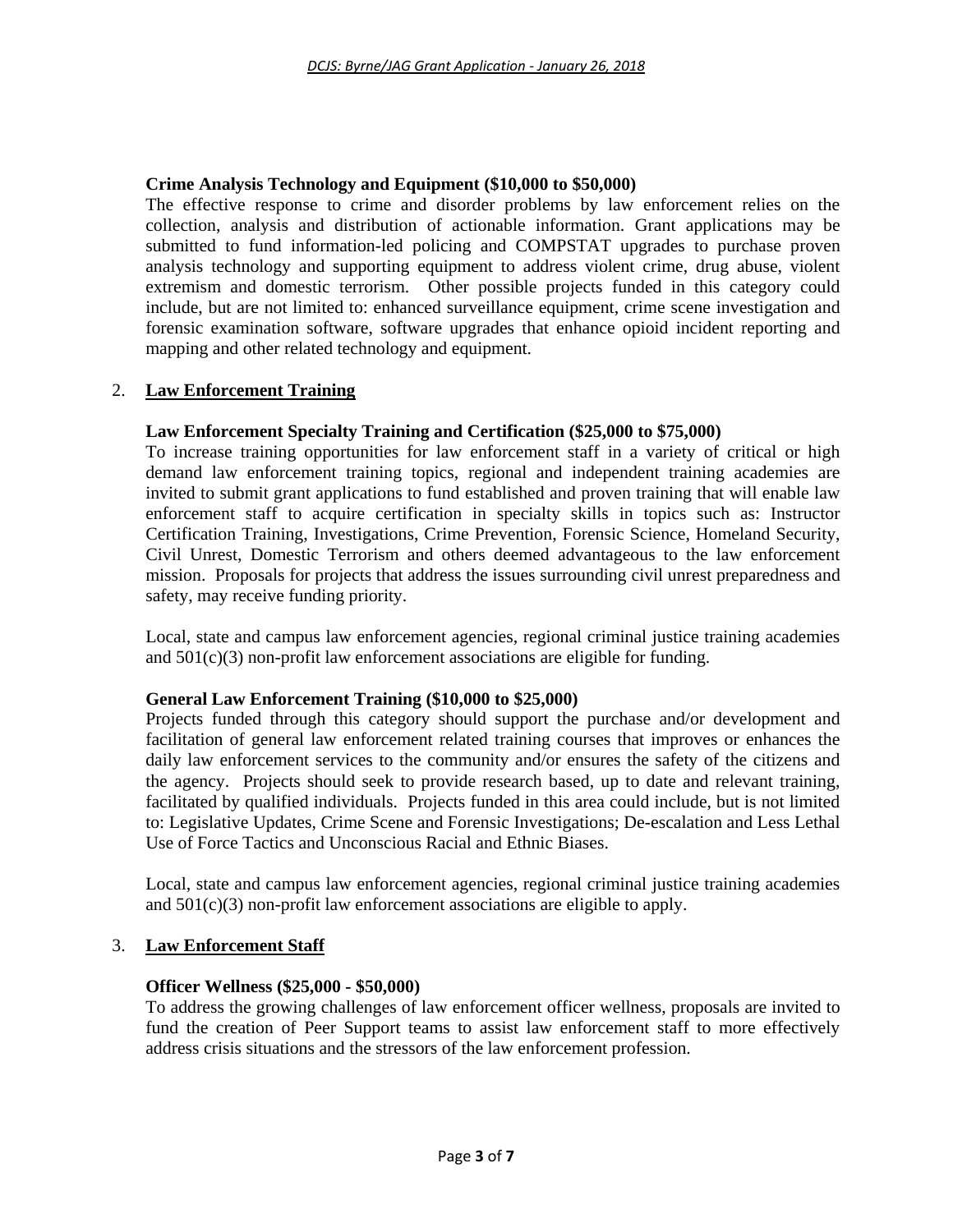# **Law Enforcement Staff Recruitment and Retention (\$10,000 - \$25,000)**

To address the difficulty that many law enforcement agencies are experiencing in recruiting qualified individuals into the law enforcement profession, localities are invited to submit grant applications to fund public outreach initiatives to assist in recruiting applicants for law enforcement jobs.

## 4. **Community Safety and Security**

## **Opioid Crisis - Naloxone Treatment Kits (\$10,000 to \$25,000)**

Drug overdoses continue to have negative impacts on communities throughout Virginia. The availability of Naloxone treatment kits for on-duty law enforcement staff has proven effective in reducing drug overdose deaths. To make Naloxone overdose treatment kits more accessible to small and medium sized law enforcement agencies, regional criminal justice training academies are invited to submit grant applications to fund the purchase and distribution of Naloxone (Narcan) drug overdose treatment kits and provide associated training at no cost to the law enforcement agencies they serve. Another aid in the in the fight against the opioid epidemic has been the use of drop boxes. The drop boxes offer a safe and convenient way to drop off unused and/or unwanted prescription and over the counter drugs or paraphernalia.

## **Community Safety in High Risk Neighborhoods: Public Housing and Section 8 Housing Communities (\$25,000 to \$50,000)**

To address the increase in violent crime in some high-risk communities throughout Virginia, localities are invited to submit grant applications to fund overtime for officers to provide an enhanced focus on violent crime issues in Public Housing and Section 8 Housing communities. Applicants must provide documentation of a significant increase in violent crime in the targeted neighborhoods over the past three calendar years.

# **III. Application Guidelines and Forms**

# **1. Grant Period:**

Grants will be awarded on a competitive basis for a six (6) month period beginning April 1, 2018 and ending September 30, 2018. **All grant funds must be spent by September 30, 2018.** Continuation funding and grant period extensions will not be allowed. Be advised that if your grant is accepted and awarded, the process to approve and accept the grant by your locality or organization can take up to one month. The grant period will begin April 1, 2018 and not the date it is approved by your locality or organization.

# **2. Grant Match: There is No Match Requirement for this solicitation.**

#### **3. Eligibility:**

Local, state and campus law enforcement agencies, regional criminal justice training academies and 501(c)(3) non-profit law enforcement associations are eligible for funding. In some funding categories, applications from multi-jurisdictional partnerships will be considered provided that one locality or organization serves as the applicant. Each locality or organization must certify its consent to participate via a letter of support from the city, county or town manager, which should be included in the grant application.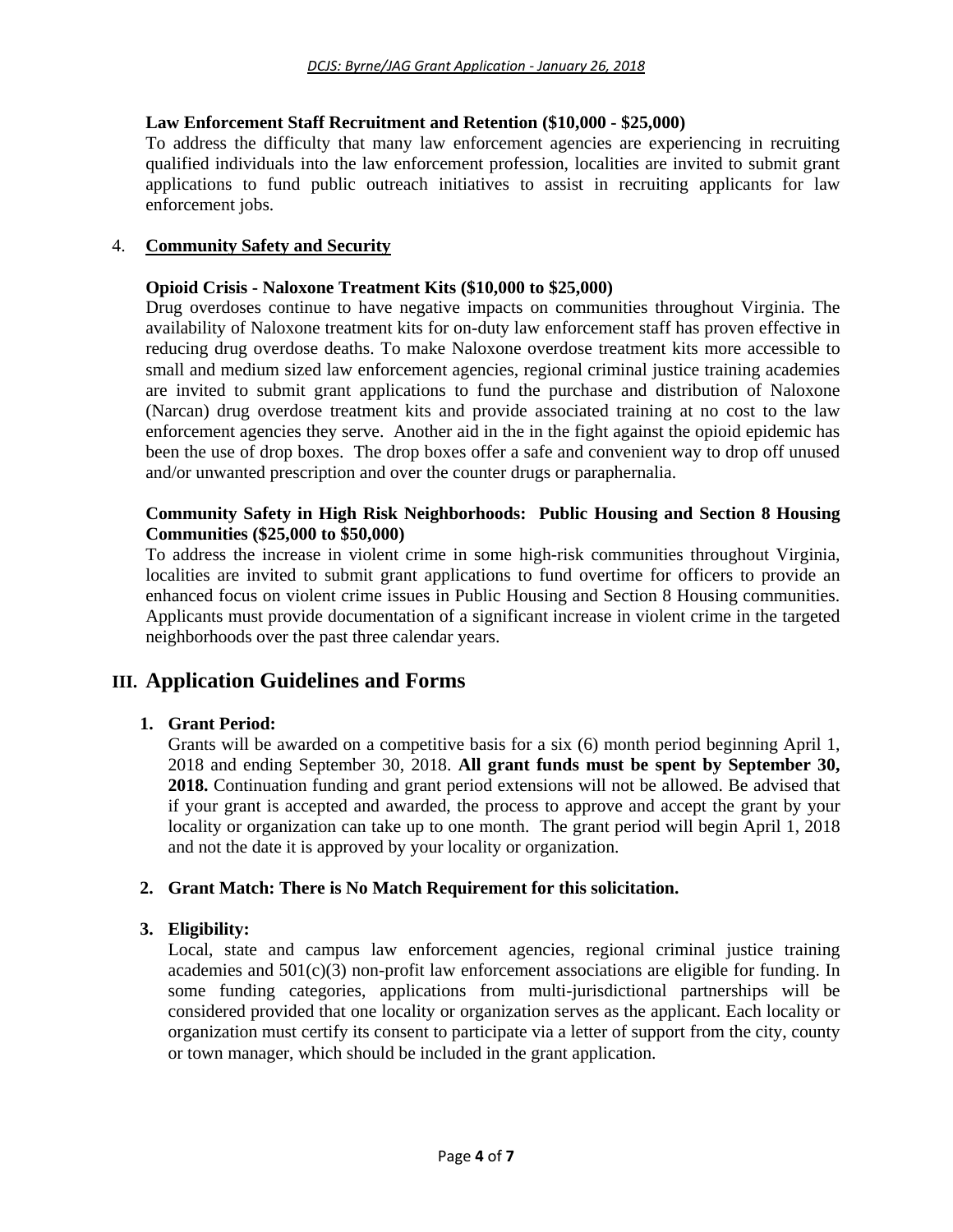# **4. Unallowable Costs:**

Grant funds may not be used for: weapons, ammunition and related equipment normally and routinely provided by the locality; standard clothing and uniforms normally and routinely provided by the locality; construction or renovation; land acquisition; lobbying and political contributions; honoraria; bonuses; personal entertainment such as tickets to sporting events; personal calls; alcohol; or vehicles normally and routinely provided by the locality to others in the same roles. Grant funds cannot be used for refreshment breaks or meals at training events, meetings or conferences.

# **5. Restrictions and Limitations:**

- Changes to the grant budget after an award has been made must be approved by DCJS prior to expending funds based on the changes;
- Transactions occurring outside of the grant period will not be eligible for reimbursement;
- Grant funds may not be used to supplant federal, state, or local funds that otherwise would be available for the same purposes.

# **6. Project Narrative:**

Each application must include a Project Narrative that may not exceed five (5) pages. The Project Narrative heading should include the official name of the submitting entity, and a Project Title. The Narrative must include the following sections: Need Statement, Project Description, and Budget Narrative.

# **Need Statement:**

In the Need Statement section of your Project Narrative, provide: a description of your law enforcement agency and community to be served; a description of the unmet need or problem that the grant project will address; a full description of how the project will reach the goals stated in the grant application.

# **Project Description:**

In the Project Description section, clearly explain the how the program, training or equipment will address the unmet need or problem identified in the need statement.

# **Budget Narrative:**

The application must include a Budget Narrative that explains and justifies each requested budget item and provides the basis for its cost. All items requested in the Budget must be related to the proposed project. Each item to be purchased must be separately listed with its per unit cost.

# **7. Goal and Objectives and Timeline Form:**

Applicants must complete and submit a Goal and Objectives and Timeline Form with their application. It is recommended that applicants choose one goal and no more than three objectives. Each objective should be **S**pecific, **M**easurable, **A**chievable, **R**elated to the project goal, and **T**ime-bound (SMART). A separate form must be submitted for each objective. The applicant must use the Timeline on the form to identify when specific activities in support of the grant are expected to take place.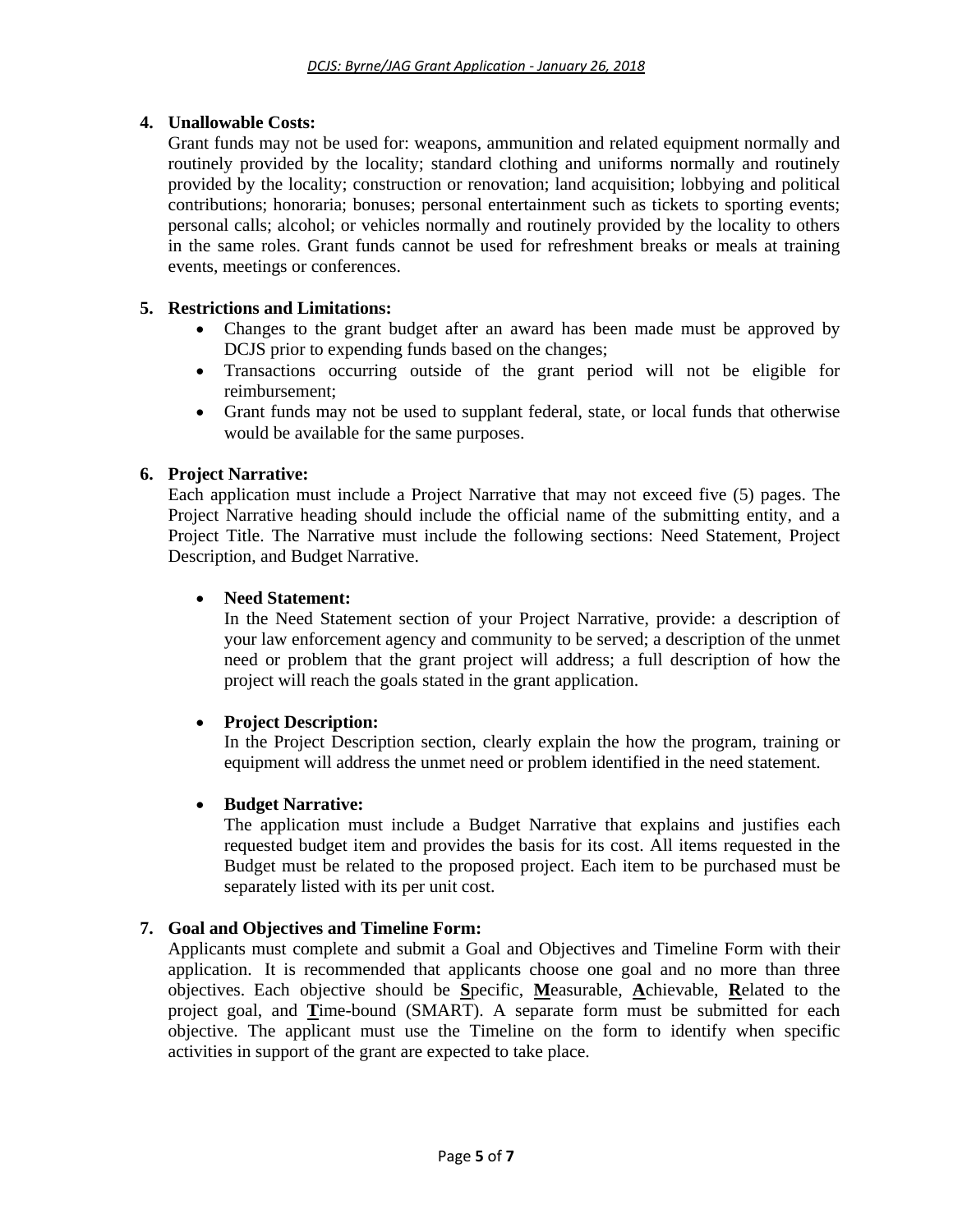# **IV. How to Submit an Application**

Grant applications must be submitted using the format and forms that are linked in these guidelines (see below). Please do not alter the forms. **The completed DCJS Grant Application must have an email time stamp of no later than 11:59pm Friday, February 23, 2018.** Applications received after the deadline will not be considered. Applications submitted by fax will not be accepted.

#### **Applications must be e-mailed as a single PDF file to**: [grantsmgmt@dcjs.virginia.gov](mailto:grantsmgmt@dcjs.virginia.gov)

When submitting the application, please place the name of your locality in the subject line of the email. Submissions prior to the deadline are appreciated.

The following online grant forms are required to complete a grant application:

- Grant Application Face Sheet: **DOC**
- Itemized Budget: [XLS](https://www.dcjs.virginia.gov/sites/dcjs.virginia.gov/files/grants/common/itemized-budget.xls)
- Project Goal & Objectives Form: [DOC](https://www.dcjs.virginia.gov/sites/dcjs.virginia.gov/files/grants/common/project-goals-objectives-form.doc)
- General Grant Conditions & Assurances: [PDF](https://www.dcjs.virginia.gov/sites/dcjs.virginia.gov/files/grants/common/general-grant-conditions-assurances.pdf)
- Signed Certifications Regarding Lobbying; Debarment; Suspension and Other Responsibility Matters; and Drug-Free Workplace Requirements: [PDF](https://www.dcjs.virginia.gov/sites/dcjs.virginia.gov/files/grants/common/signed-certifications-regarding-lobbying-debarment-suspension-and-other-responsibility-matters-and.pdf)

Links to grant preparation instructions:

- Grant Application Instructions: **DOC**
- Itemized Budget Instructions: [DOC](https://www.dcjs.virginia.gov/sites/dcjs.virginia.gov/files/grants/common/itemized-budget-instructions.doc)

Please number all pages. Please organize and submit the application in the following order and submit it by email as one combined PDF file:

- 1. Grant Application form face sheet (instructions); Itemized Budget (instructions); Project Goals and Objectives form. The Project Administrator (or designee with signatory authorization on file with DCJS) must be listed on the grant application face sheet.
- 2. Project Narrative to include the Budget Narrative, all not to exceed 5 pages. The budget narrative should correspond with the Itemized Budget.
- 3. Signature page of the Certifications Regarding Lobbying; Debarment; Suspension and Other Responsibility Matters; and Drug-Free Workplace Requirements, signed by the city, county or town manager, state agency director, regional criminal justice academy director, etc.;
- 4. Signature page of the General Grant Conditions and Assurances, signed by the city, county or town manager, state agency director, regional criminal justice academy director, etc.